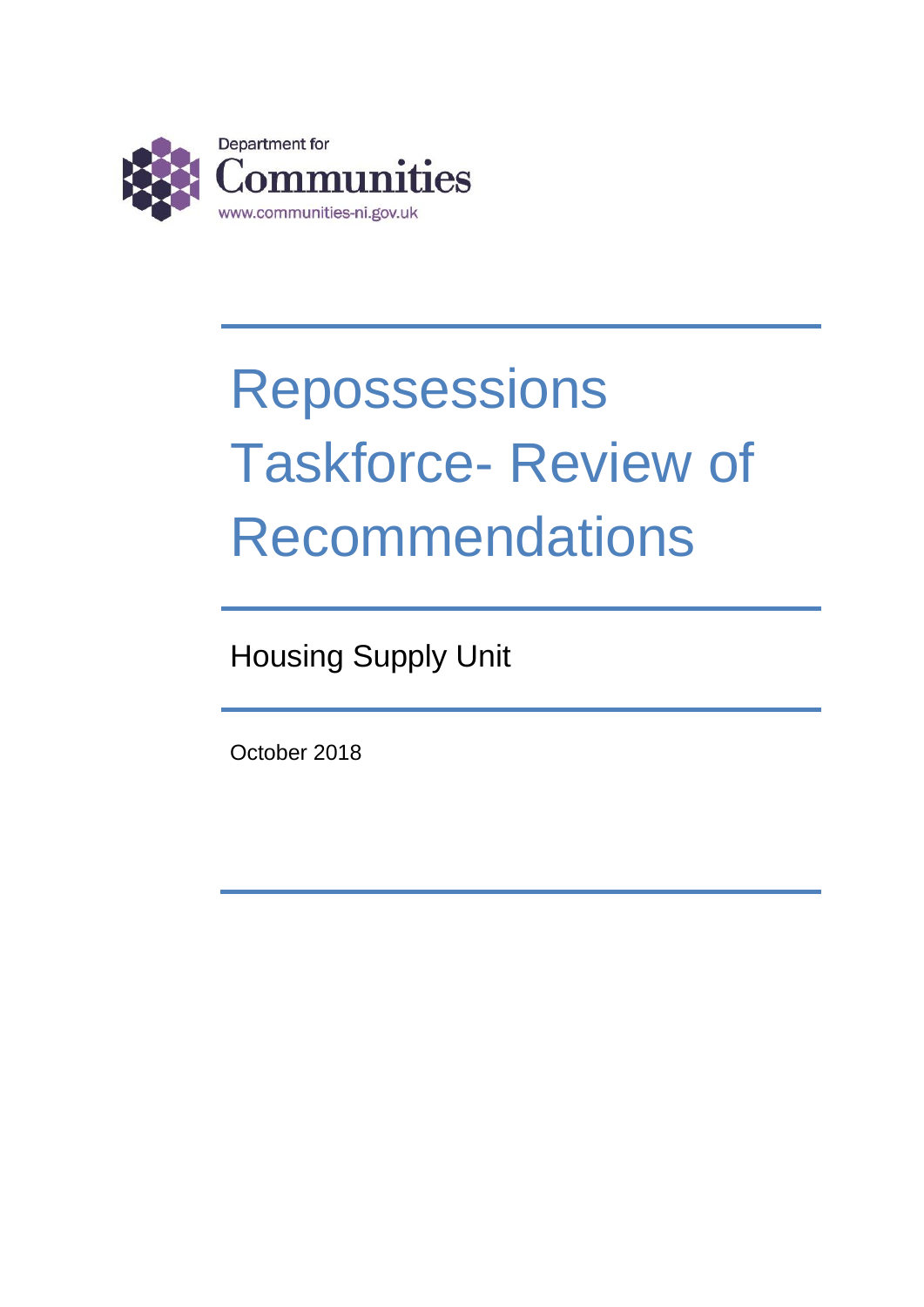## Repossession Taskforce Review

## **Contents**

| 1. |                                                                                     |  |
|----|-------------------------------------------------------------------------------------|--|
|    |                                                                                     |  |
|    |                                                                                     |  |
| 2. |                                                                                     |  |
|    |                                                                                     |  |
|    | 2.2 Recommendation 2 - Resourcing the mortgage debt advice to meet demand  3        |  |
|    |                                                                                     |  |
|    | 2.4 Recommendation 4 - Referring customers to specialist advice  4                  |  |
|    |                                                                                     |  |
|    | 2.6 Recommendation 6 - Harnessing and harmonising existing public funding of advice |  |
|    | 2.7 Recommendation 7 - Bespoke training programme for mortgage lenders 5            |  |
|    |                                                                                     |  |
|    |                                                                                     |  |
|    |                                                                                     |  |
|    |                                                                                     |  |
|    |                                                                                     |  |
|    | 2.13 Recommendation 13 - Funding support for mortgage interest (SMI)  8             |  |
|    | 2.14 Recommendation 14 – Achieving best value and promoting 'soft landings' 8       |  |
|    |                                                                                     |  |
|    | 2.16 Recommendation 16 - Accessing the private rented sector and homelessness       |  |
|    |                                                                                     |  |
|    | 2.18 Recommendation 18 - Monitoring developments in the Mortgage Pre-Action         |  |
|    | 2.19 Recommendation 19 - The housing possession court duty scheme 10                |  |
|    |                                                                                     |  |
|    |                                                                                     |  |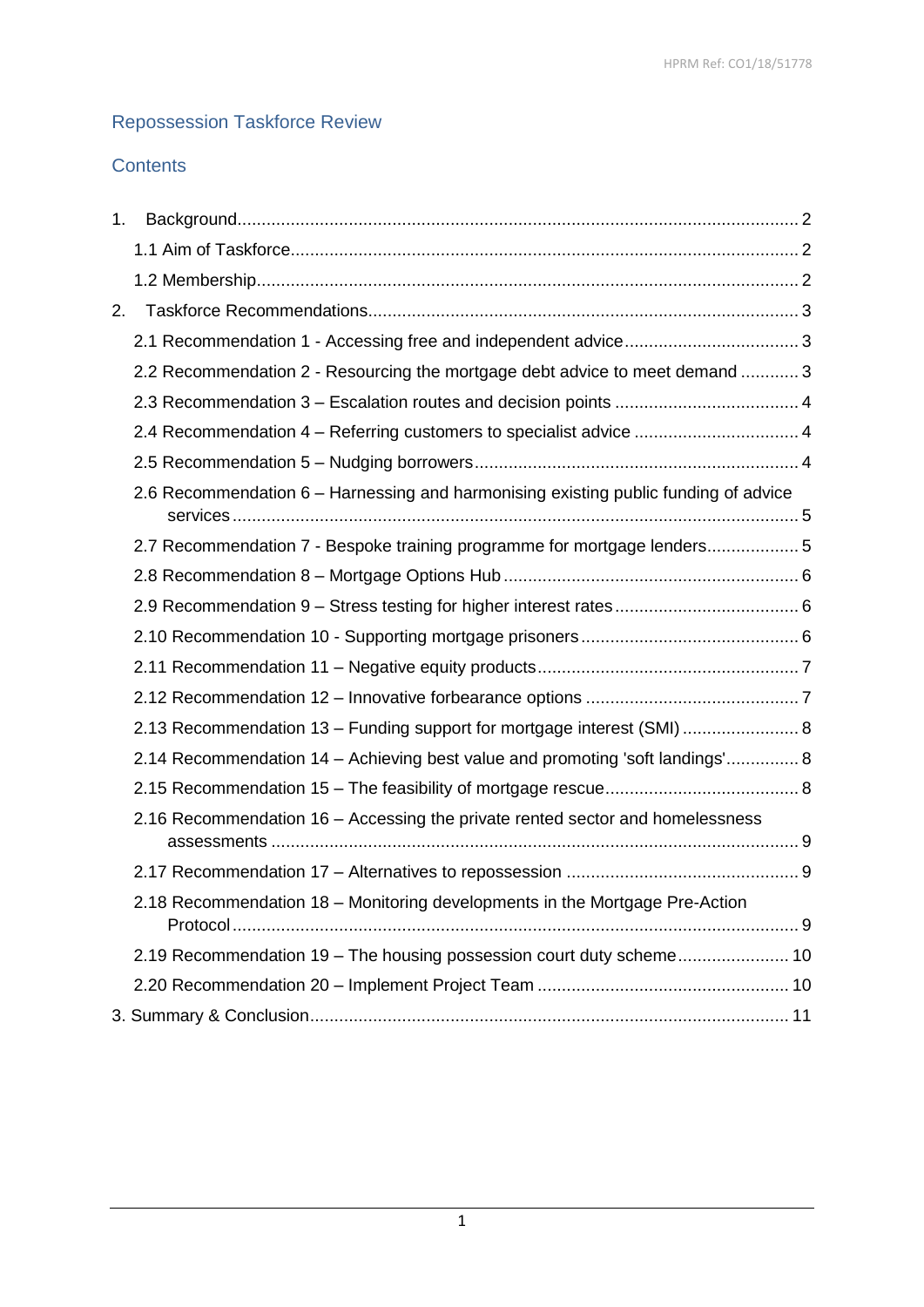## <span id="page-2-1"></span><span id="page-2-0"></span>1. Background

## **1.1 Aims of Taskforce**

The Housing Repossessions Taskforce was established in early 2014 to investigate the impact of repayment arrears, repossessions and negative equity in Northern Ireland.

The Taskforce specifically focussed on the 2004 to 2008 period in which households accessed mortgages or second charge loans in an environment of rising house prices, more relaxed credit conditions and weaker regulatory oversight. Two categories of borrowers were the primary concern of the Taskforce - those already struggling and households very close to distress.

An initial evidence paper on the mortgage debt landscape in Northern Ireland was published in July 2014 and subsequently the evidence base was used to produce the final report (February 2015) which included a suite of recommendations to help and encourage households to help themselves, and increase the number of people who sought help at an early stage. The final report can be accessed [here.](https://www.communities-ni.gov.uk/publications/housing-repossessions-taskforce-final-report)

## <span id="page-2-2"></span>**1.2 Membership**

The Taskforce was chaired by the Department and included representation from:

- the Council of Mortgage Lenders;
- Housing Rights;
- the Landlords Association Northern Ireland;
- the Law Society;
- the Royal Institute of Chartered Surveyors;
- Queen's University Belfast;
- the Consumer Council for Northern Ireland:
- the Northern Ireland Housing Executive;
- Money Advice Service; and
- the Department of Justice.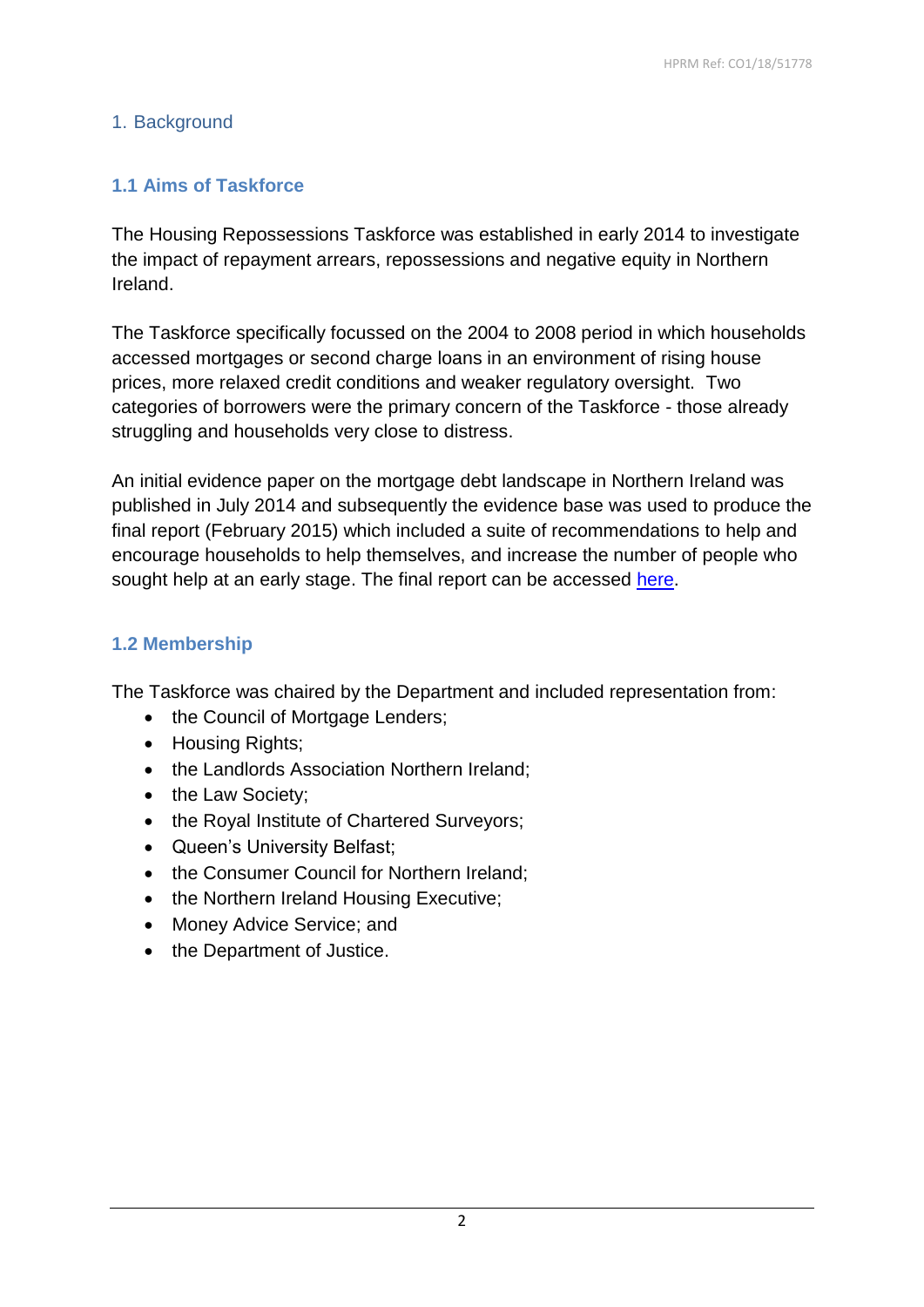## <span id="page-3-0"></span>2. Taskforce Recommendations

#### <span id="page-3-1"></span>**2.1 Recommendation one – Accessing free and independent advice**

<span id="page-3-2"></span>The Taskforce recommended that borrowers access the free and independent channels of advice that suit their needs. Work completed to address and encourage borrower engagement include:

- a Mortgage Debt Advice Service (MDAS) multi-media promotional campaign in 2015/16;
- mortgage debt advice providers, Housing Rights, participation in television and radio interviews and programmes;
- Housing Rights online resources available at Housing Advice Northern Ireland (link [here\)](https://www.housingadviceni.org/mortgage-debt-advice) including making available a mortgage interest rise calculator and associated press release;
- collaboration with the Financial Conduct Authority (FCA);
- applying behavioural economics with the help of the Behavioural Insights Team to encourage earlier engagement (May 2015 report link [here\)](https://www.communities-ni.gov.uk/publications/applying-behavioural-insights-encourage-earlier-engagement-borrowers-mortgage-arrears); and
- working with the University of Bristol (Personal Finance Research Centre) to understand the perceptions of mortgagors, explore their experiences of mortgage arrears, understand their behaviours and attitudes when they are in this position and where they look for advice. Their report **'**Customer perspectives on mortgage arrears and advice seeking in Northern Ireland' was issued in December (report link [here\)](https://www.communities-ni.gov.uk/publications/customer-perspectives-mortgage-arrears-and-advice-seeking-northern-ireland)

## **2.2 Recommendation two – Resourcing the Mortgage Debt Advice Service to meet demand**

The Taskforce recommended an increase of funding for the MDAS.

In 2015/2016, funding for the MDAS was increased by 50% to £340k but client numbers dramatically decreased (by 29%). In 2016/2017, £340k funding was also made available as there was evidence to suggest a further surge in demand was possible but in reality client numbers remained similar to 2015/16 and £280k funding was provided.

Since 2017/18, the Department has provided funding for mortgage debt advice as part of the core project with Housing Rights to allow flexibility for any fluctuations in demand.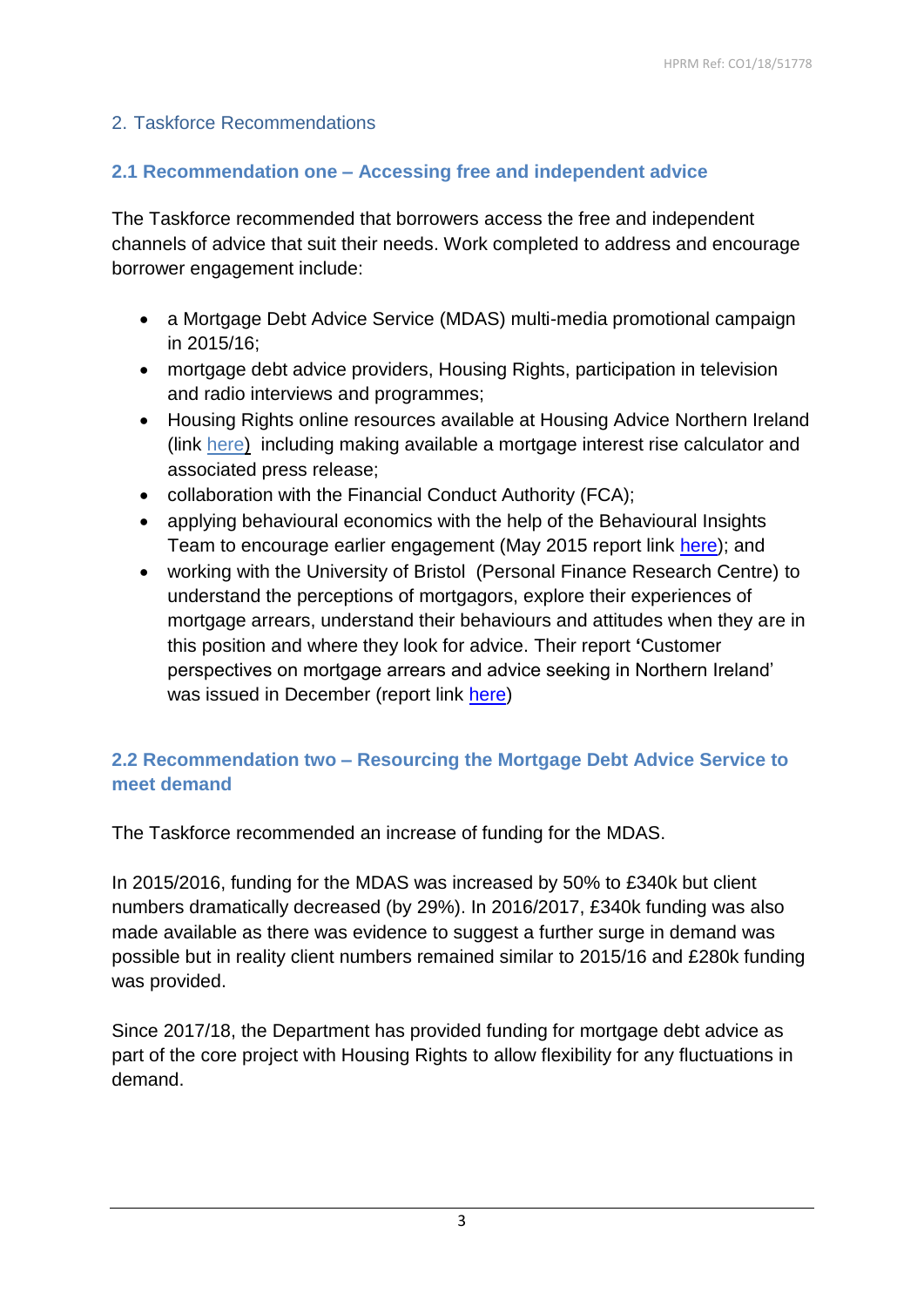#### <span id="page-4-0"></span>**2.3 Recommendation three – Escalation routes and decision points.**

The Taskforce recommended that mortgage lenders provide the MDAS with named contact points within their organisations so the named contact will provide an escalation route and a decision point within the organisation, which will help to reduce the risk of blockages, delays and alienation of customers.

This is ultimately a decision for lenders but two national lenders appointed specific teams with named and trained contacts for Northern Ireland. A further lender has facilitated direct liaison with their legal representatives in Belfast. Effective contacts have therefore been established with these organisations.

#### <span id="page-4-1"></span>**2.4 Recommendation four – Referring customers to specialist advice**

The Taskforce recommended that existing protocols between generalist advice providers and the MDAS were revisited to ensure that borrowers were signposted appropriately to the MDAS at the earliest possible stage.

Referral protocols have been in place with a number of generalist advice providers and the MDAS. In April 2016, Housing Rights entered into a formal protocol with the Citizens Advice Bureau regarding the Money Advice Service (MAS) funding for debt advice services across Northern Ireland.

The referral channels established mirror the model envisaged by the Taskforce of a new Housing Debt/Mortgage Options Hub for Northern Ireland.

#### <span id="page-4-2"></span>**2.5 Recommendation five – 'Nudging' borrowers**

The Department, on behalf of the Taskforce, asked the Behavioural Insights Team (the 'nudge unit') to provide an innovative stimulus as to how early engagement may be achieved which could optimise borrowers engagement with their lender and advice providers, at an earlier stage.

The Behavioural Insights Team (BIT) was asked to explore ways of encouraging borrowers facing mortgage arrears to take action earlier, either by seeking advice, engaging with their mortgage lender or attending their court hearing. BIT set out proposals and the Department led a project to apply behavioural economics to lenders' communications. Trials were conducted with two lenders in an attempt to increase rates of contact between mortgage lenders and customers in long term arrears. A report was issued in September 2017 detailing the outcome of the first trial with those in long term arrears (report [here](https://www.communities-ni.gov.uk/publications/testing-behaviourally-informed-messaging-increase-rates-contact-between-mortgage-lenders-and)) and a final report completed in June 2018 recorded the overall findings of three trials (report [here\)](https://www.bi.team/publications/testing-behaviourally-informed-messaging-to-increase-rates-of-contact-between-mortgage-lenders-and-customers-facing-arrears/). The report provides encouraging evidence to indicate that behaviourally-informed correspondence can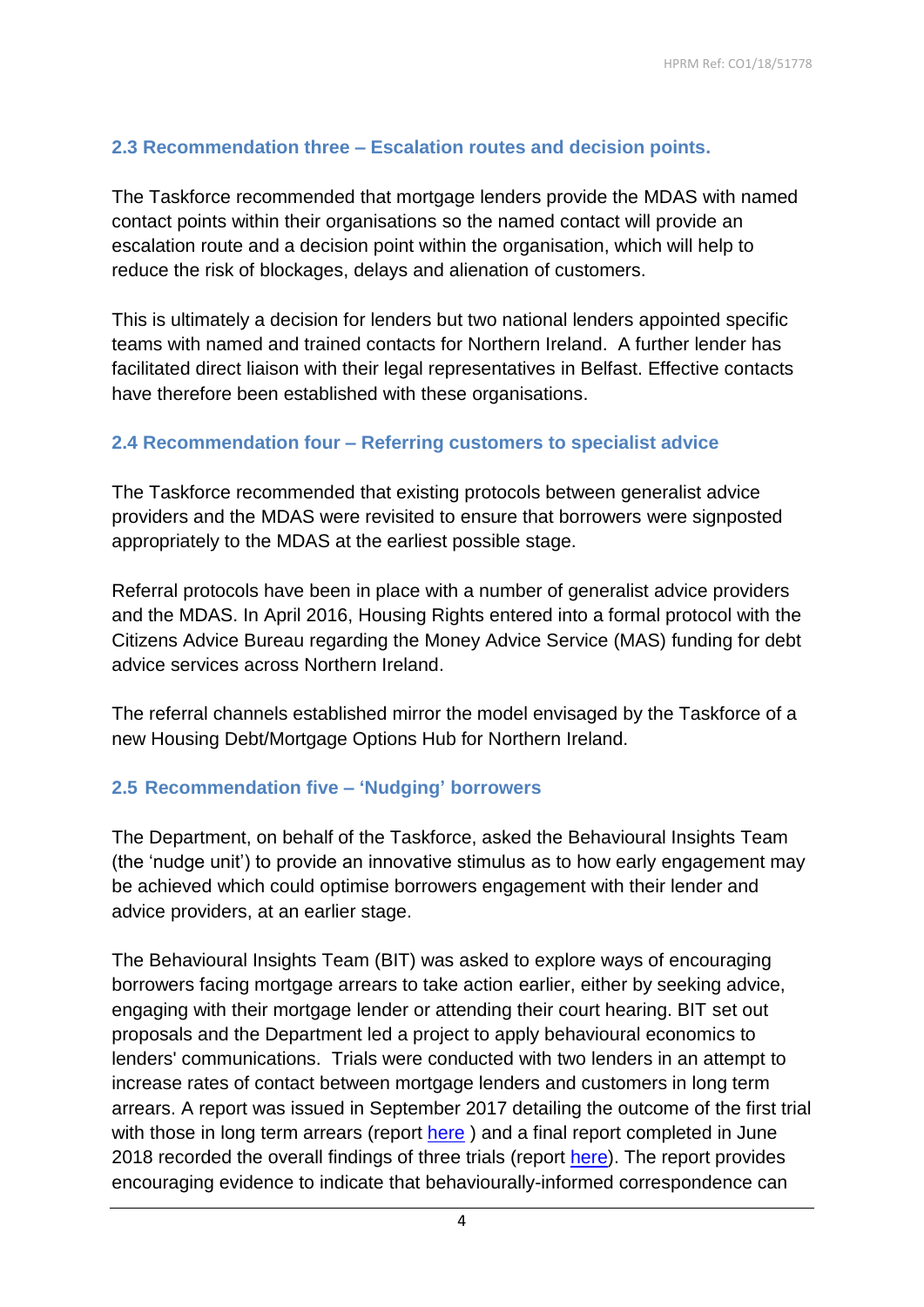be used to increase rates of contact between customers in arrears and their lenders. This report will be shared with interested stakeholders and published on the Department's website.

## <span id="page-5-0"></span>**2.6 Recommendation six – Harnessing and harmonising existing public funding of advice services**

The Taskforce recommended that the Department for Social Development, (now Department for Communities) and the Department for Enterprise, Trade and Investment (now Department for the Economy) work together closely to develop a connected and integrated delivery model for the provision of mainstream and specialist debt advice in Northern Ireland.

The Taskforce worked with Money Advice Service (MAS) and Housing Rights (HRS) to deliver holistic debt advice in NI encompassing referral of housing issues to the specialist housing adviser - Housing Rights.

The Department for Communities now has responsibility for generalist and debt advice as well as the provision of advice to mitigate the impact of welfare reform.

*Advising, supporting, empowering*: *A strategy for the delivery of generalist advice services in Northern Ireland 2015-2020* contains the objective to "have an aligned and complementary approach to the delivery of advice services." Voluntary & Community Division has ownership of this strategy, and the Taskforce contributed to the development of the action plan to deliver this strategy.

## <span id="page-5-1"></span>**2.7 Recommendation seven - Bespoke training programme for mortgage lenders**

The Taskforce recommended that the MDAS develop a bespoke training programme, in collaboration with mortgage lenders, which highlights the role of the specialist advice provider and showcases examples of best practice in collaborative engagement.

For many years, Housing Rights has provided training and produced guidance and professional resources to help other organisations support households in distress and improve financial wellbeing.

The Department engaged with the FCA and Council of Mortgage Lenders (CML), now UK Finance on the Repossessions Taskforce recommendations and CML/ UK Finance disseminated the recommendations to lenders so they could consider how they might be implemented. Housing Rights, as part of the Mortgage Options Hub development, has explored options for developing informative training solutions in partnership with lenders engaging in warm referrals.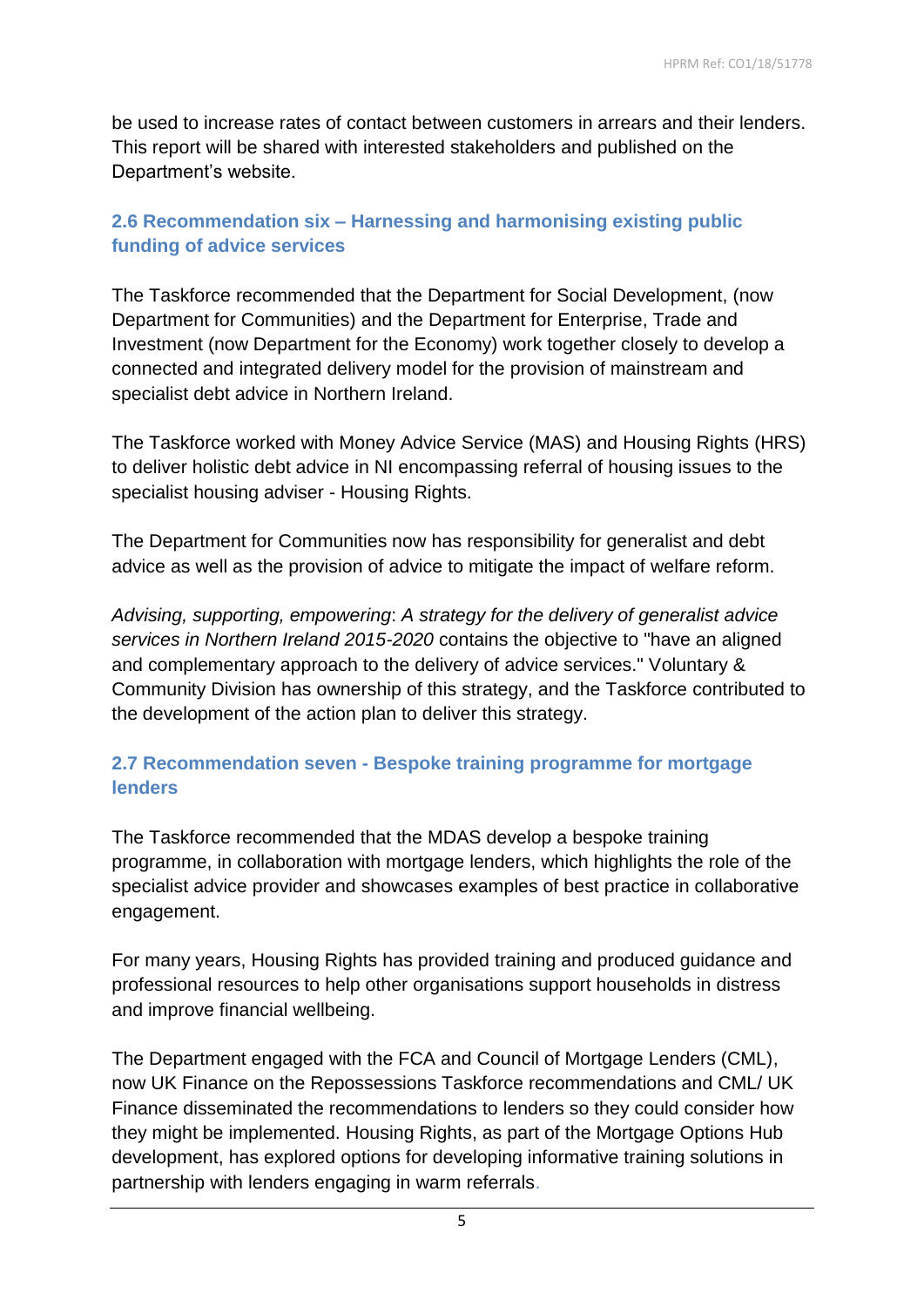## <span id="page-6-0"></span>**2.8 Recommendation eight – Developing a Mortgage Options Hub**

The Taskforce recommended that a working group of members of the Council of Mortgage Lenders, advice providers and government was established to identify how a Mortgage Options Hub can better integrate the provision of advice with lenders' pre-arrears and arrears management processes.

The Department engaged with the FCA and CML, now UK Finance, on the Repossessions Taskforce recommendations and CML/ UK Finance engaged with the Behavioural Insights Team to apply behavioural economics to lenders' communications. CML/ UK Finance disseminated the recommendations to lenders so they could consider how they might be implemented.

The Department also secured the assistance of mortgage debt advice specialists who worked with Housing Rights to develop a Mortgage Options Hub which would include referrals from lenders. An Interim Report (September 2016) recommended restructuring the MDAS to create a product that would better meet the needs of both borrowers and lenders and the Department provided funding for a pilot to begin in December 2016.

Subsequently an extension to the pilot was agreed in order to achieve a greater number of clients. In March 2018, the pilot was further extended to August 2018 when one lender agreed to make referrals to Housing Rights.

#### <span id="page-6-1"></span>**2.9 Recommendation nine – Stress testing for higher interest rates**

To support borrowers to take action, the Taskforce recommended that a mortgage interest rate rise calculator available on the Housing Advice NI website.

A link to a Mortgage Affordability Calculator has been established on the Housing Advice NI website which allows mortgage holders to stress-test their financial position and gauge the impact of future interest rate rises.

## <span id="page-6-2"></span>**2.10 Recommendation ten - Supporting mortgage prisoners**

The Taskforce recommended that where transitional arrangements were not currently available, lenders review their processes to ensure households can take advantage of these arrangements before interest rate rises take effect.

The estimates regarding the number of households at risk of repayment difficulties and repossession anticipated a base rate rise to 2.9% by 2018 (as per Market expectation in March 2014) although this reduced to 2% at the time of writing the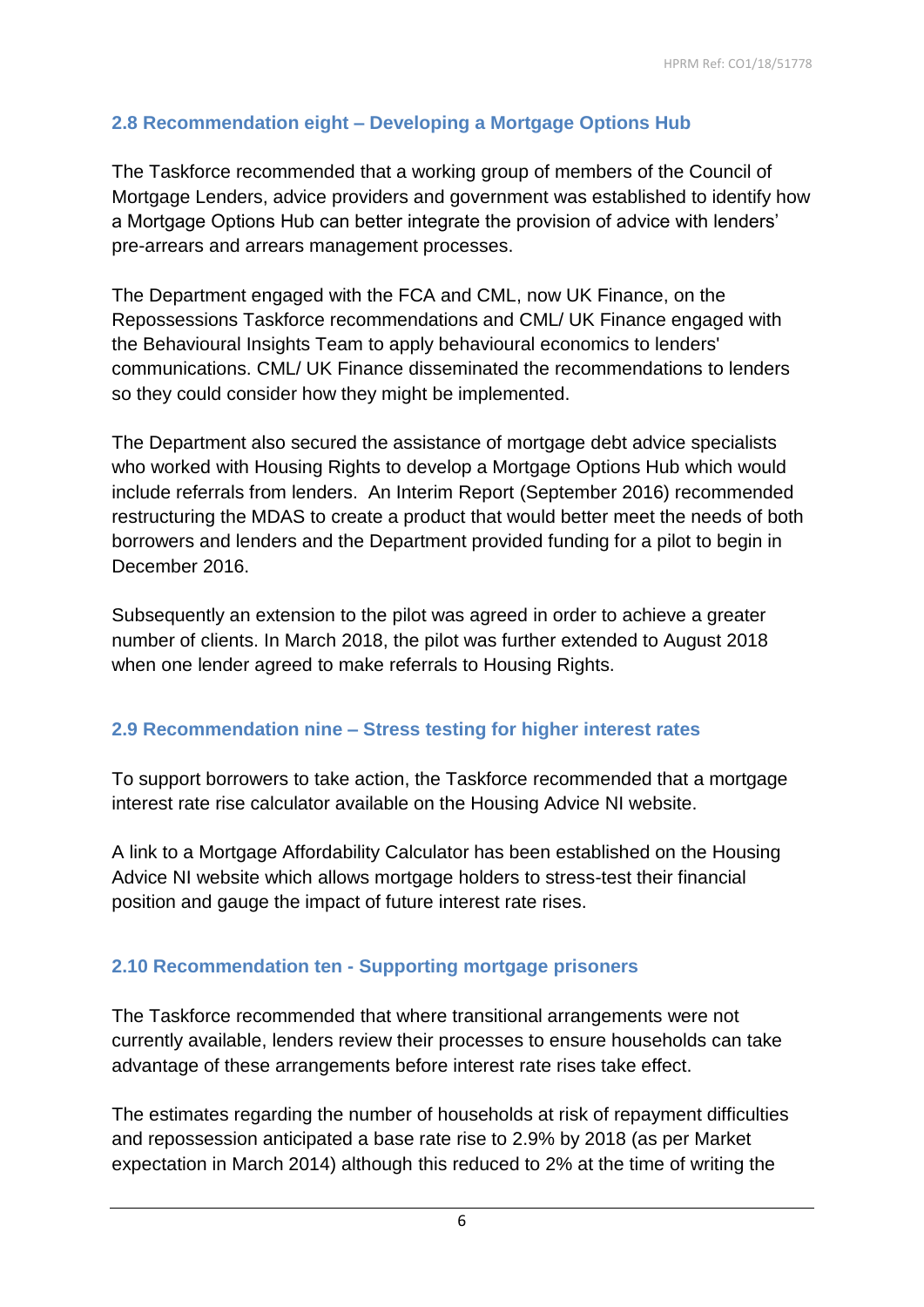Report (2015). In reality the first change since 2009 was a reduction to 0.25% (from 0.5%) in August 2016 which then reverted to 0.5% again in November 2017 and more recently rose to 0.75% (August 2018). This recommendation was therefore directly affected by continued low interest rates.

However, the Department has engaged with the FCA and CML, now UK Finance, on all Repossessions Taskforce recommendations and have disseminated the recommendations to lenders so they can consider how they might be implemented. Compliance with regulatory requirements ensures lenders consider a range of forbearance options with customers.

## <span id="page-7-0"></span>**2.11 Recommendation eleven – Negative equity products**

The Taskforce recommended that mortgage lenders consider the development of additional products, such as mortgage porting, to assist people who are in negative equity and stimulate market mobility.

Many lenders have mortgage porting options available for which borrowers can apply, subject to conditions. Over the past 3 years, the Northern Ireland economic landscape has steadily improved with moderate house price increases which has reduced the levels of negative equity.

The Department has engaged with the FCA and CML now UK Finance on all Repossessions Taskforce recommendations – the recommendations were disseminated to lenders so they could consider how they might be implemented along with their regulatory requirements, to provide forbearance options to customers.

## <span id="page-7-1"></span>**2.12 Recommendation twelve – Innovative forbearance options**

The Taskforce recommended that lenders review the innovative approaches adopted in other jurisdictions and include, where appropriate, these options within the suite of forbearance available to their customers.

Over the past 3 years, mortgage arrears have decreased significantly with mortgage cases and repossessions also steadily reducing. It is unclear whether the reduction in mortgage cases and repossessions is in part due to forbearance innovation.

However, the CML now UK Finance fully engaged with the Department regarding the Repossessions Taskforce recommendations and disseminated the recommendations to lenders so they could consider potential implementation and forbearance options as part of their regulatory requirements.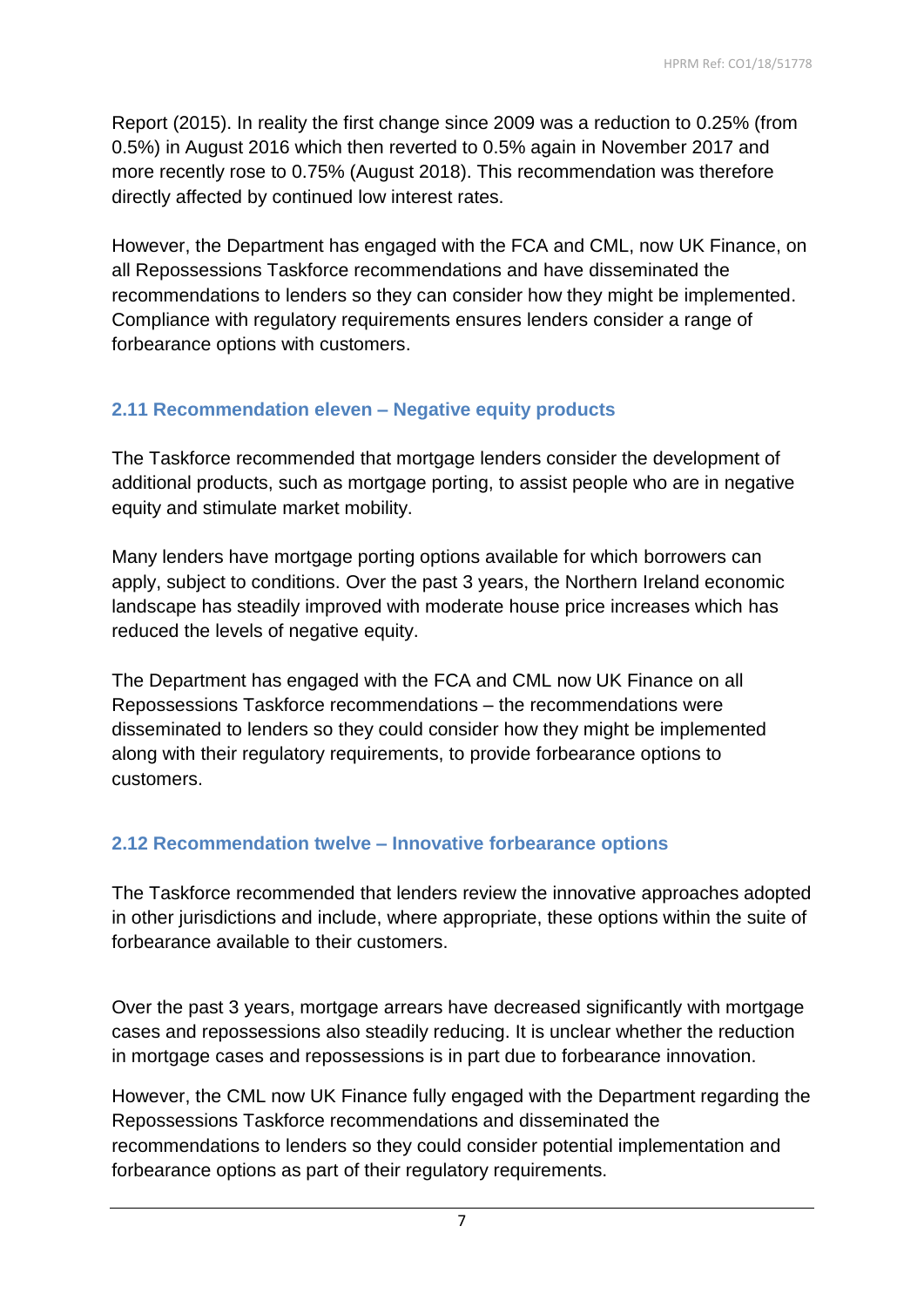## <span id="page-8-0"></span>**2.13 Recommendation thirteen – Funding support for mortgage interest**

The Taskforce recommended that HM Treasury continued to provide support for eligible homeowners across the UK into the next budgetary period.

The Support for Mortgage Interest (SMI) waiting period has been extended from 13 to 39 weeks and, from April 2018, it has been paid as a loan. The department (via the SMI project team) continues to closely monitor the impact of this change.

## <span id="page-8-1"></span>**2.14 Recommendation fourteen – Achieving best value and promoting 'soft landings'**

The Taskforce recommended that lenders review the way in which they communicate voluntary exits to their customers and that the FCA provides additional guidance on the regulator's expectations.

It was accepted that different lenders adopted different approaches. The development of the Mortgage Options Hub has provided opportunity for borrowers and lenders to review their cases with Housing Rights and establish whether a soft landing was the best option and, if so, facilitate that process.

The Department has engaged with the FCA and CML (now UK Finance) on the Repossessions Taskforce recommendations and these have been disseminated to lenders to consider potential implementation and compliance with regulatory requirements.

#### <span id="page-8-2"></span>**2.15 Recommendation fifteen – The feasibility of mortgage rescue**

The Taskforce recommended that the Northern Ireland Federation of Housing Associations (NIFHA) was commissioned to complete a feasibility study and options appraisal on a potential mortgage rescue scheme in Northern Ireland and report findings in spring 2015.

NIFHA feasibility study was published in September 2015 and a Strategic Outline case was submitted to the Department of Finance and Personnel in October 2015. In September 2016, given the continued low interest rates and market forecasts it was concluded that a mortgage rescue scheme would not be pursued at that time but the department would continue to monitor the situation.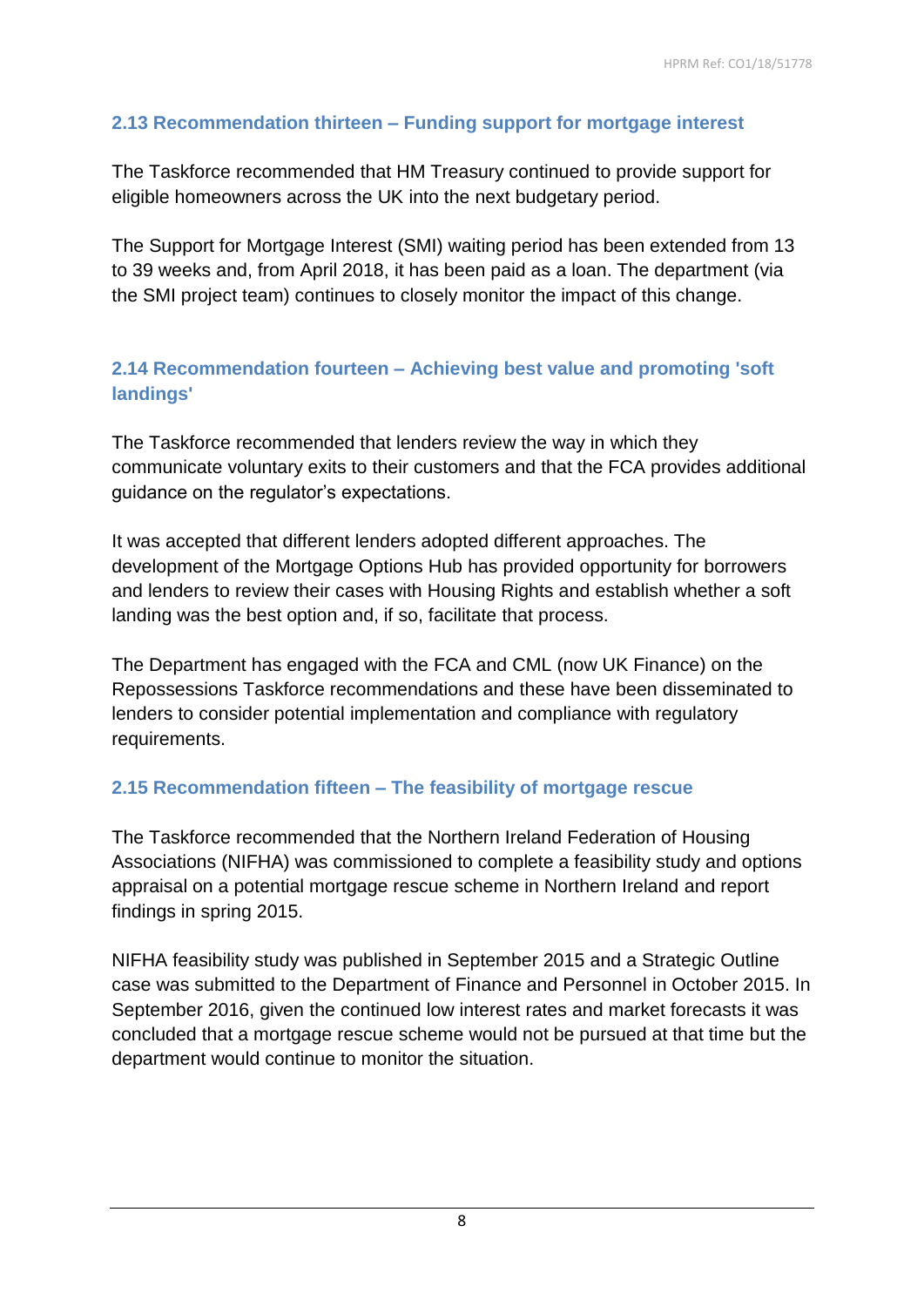## <span id="page-9-0"></span>**2.16 Recommendation sixteen – Accessing the private rented sector and homelessness assessments**

The Taskforce recommended that when NIHE extend their pilot housing options service, they consider making the service available to people faced with losing their home as a consequence of repossession.

The NIHE trained front line staff in November 2015 with the objective of reemphasising to them the requirement for early intervention in repossession cases, and ensuring that a holistic approach is taken where all of the applicant's circumstances are taken into account, and appropriate advice and guidance given at the earliest possible stage, especially when homelessness prevention may still be possible. The NIHE has since adopted a Housing Options approach having introduced a Housing Solutions and Support model.

## <span id="page-9-1"></span>**2.17 Recommendation seventeen – Alternative to repossession**

The Taskforce recommended that where Assisted Voluntary Sale is not included as an option in a lender's arrears and repossessions procedures, existing resources and expertise are used to develop an Assisted Voluntary Sale option for their customers and this product is offered at an early stage.

The Department engaged with the CML now UK Finance on the Repossessions Taskforce recommendations and recommendations were disseminated to lenders so they could consider how they might be implemented. As part of their regulatory requirements, lender must consider a range of forbearance options with customers.

The development of the Mortgage Options Hub has provided opportunity for borrowers and lenders to review their cases with Housing Rights and consider the options.

## <span id="page-9-2"></span>**2.18 Recommendation eighteen – Monitoring developments in the Mortgage Pre-Action Protocol (MPAP)**

The Taskforce recommended that the Northern Ireland Courts and Tribunal Service (NICTS) monitors MPAP developments in England to see if any emerging modifications may improve the effectiveness of the protocol in Northern Ireland.

The Department engaged with the NICTS and the judiciary and suggested revisions to the MPAP. These revisions are being considered by the judiciary.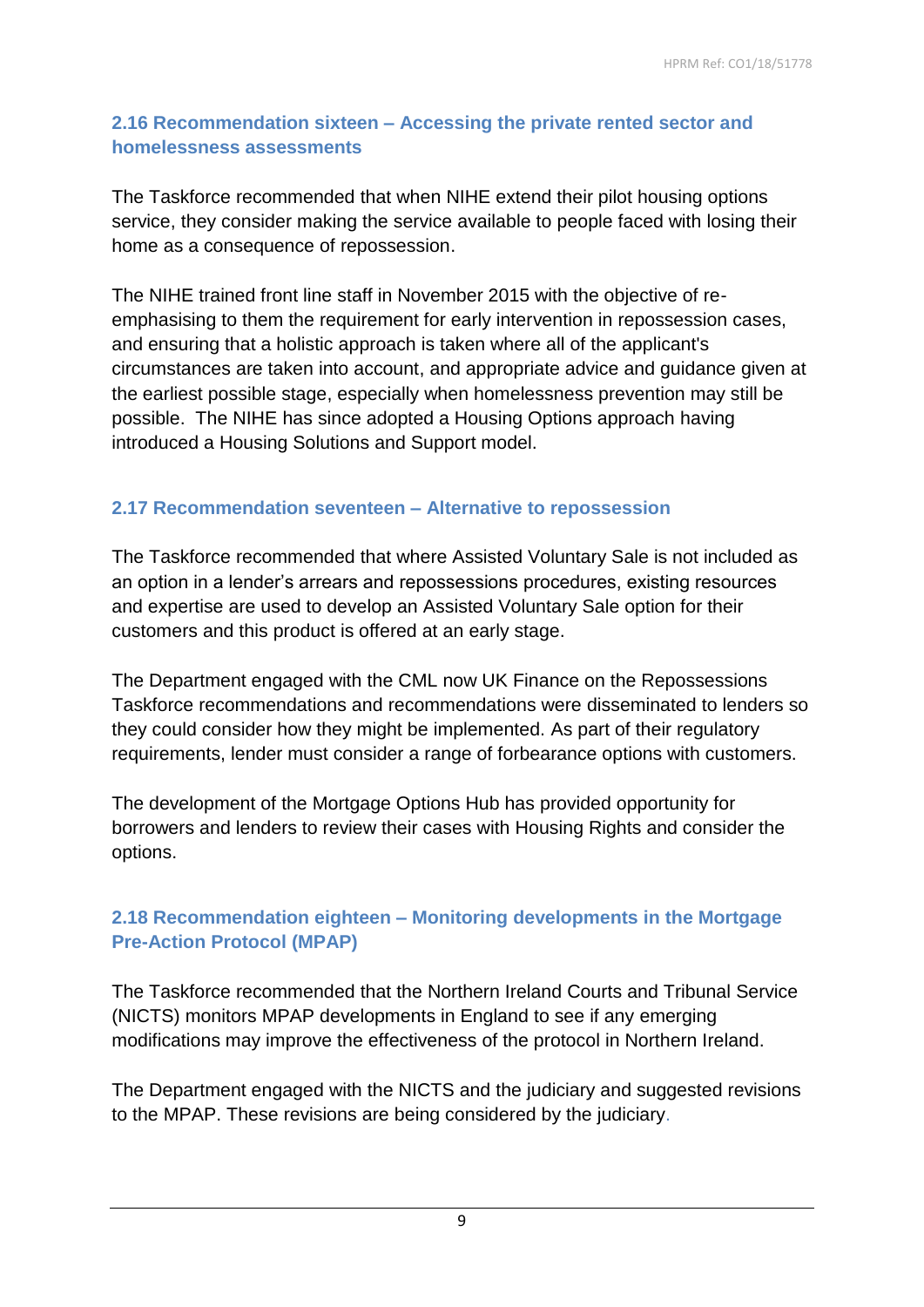## <span id="page-10-0"></span>**2.19 Recommendation nineteen – The Housing Possession Court Duty Scheme**

The Taskforce recommended that the Department of Justice (DOJ) continues to fund the Housing Possession Court Duty Scheme (HPCDS) to meet its customers' needs.

The DOJ continues to fund the HPCDS to meet need and has reduced the amount of funding to reflect the fall in demand.

## <span id="page-10-1"></span>**2.20 Recommendation twenty – Implementation Project Team**

To secure the delivery of those recommendations with a link to Government funded activity and to ensure future developments are monitored, the Taskforce recommended the creation of an implementation project team to include seconded experts from the advice sector and a mortgage lender. The implementation team was to be in place by March 2015 and its work completed by April 2016.

The Department has gathered a wide range of expert evidence and advice relating to housing repossessions in NI. This includes: a high level of engagement with the advice sector, intelligence from the FCA and CML /UK Finance; statistical modelling of at risk home owners from Analytical Services Unit (DfC); research on seeking mortgage debt advice from the Personal Finance Research centre (University of Bristol), and intelligence from the mortgage expert involved in the design and development of the Mortgage Options Hub. These resources have been utilised to implement the Housing Repossession's Taskforce Final Report Recommendations and to monitor the position regarding negative equity, owner occupier mortgagor risk, interest only mortgages and Support for Mortgage Interest in Northern Ireland.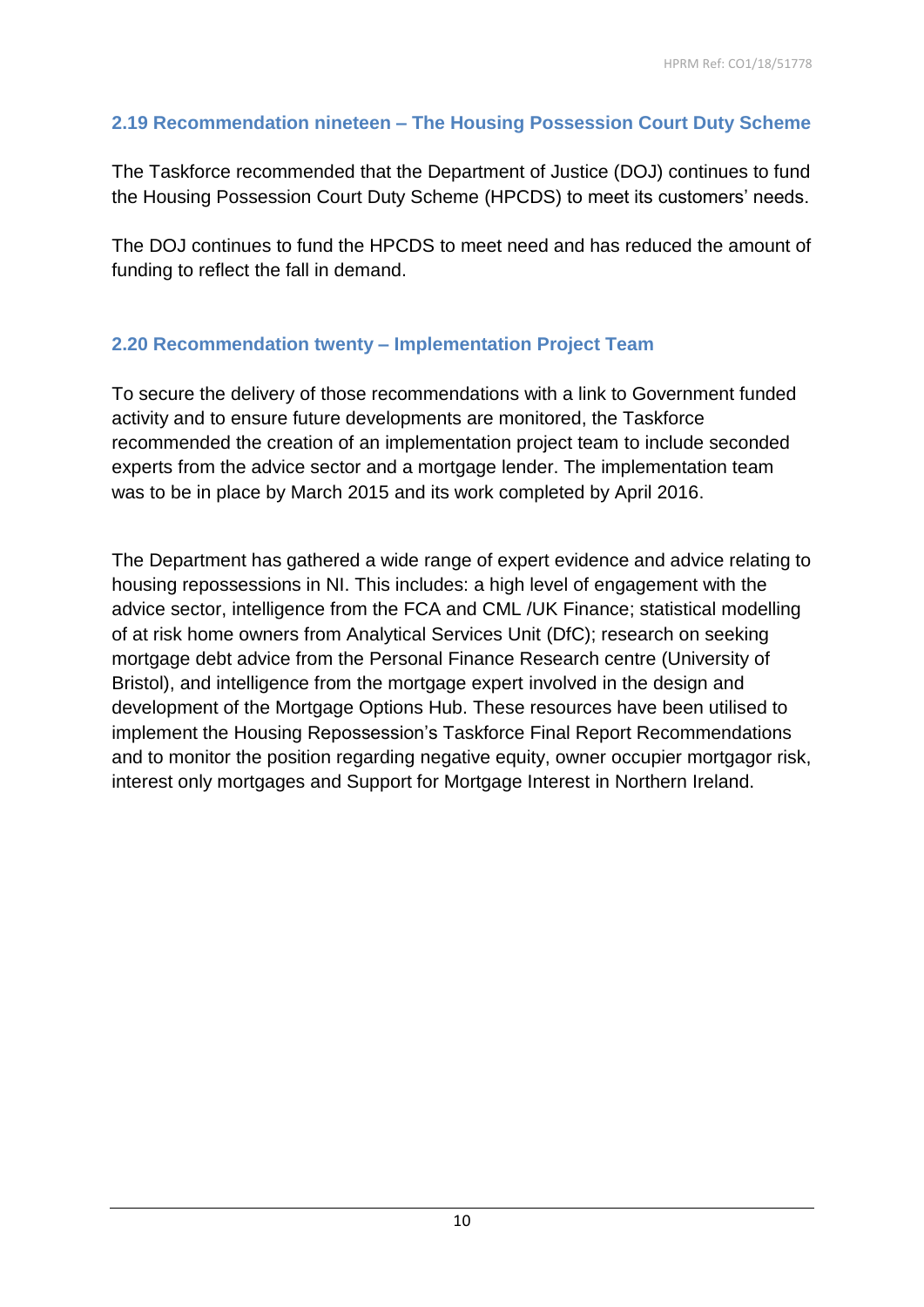## <span id="page-11-0"></span>3. **Summary & Conclusion**

The Housing Repossessions Taskforce was established in early 2014 to investigate the impact of repayment arrears, repossessions and negative equity in Northern Ireland.

Initial research confirmed that the Northern Ireland housing market continued to be shaped by the legacy of the dramatic rise and fall in house prices. The magnitude of the crash in Northern Ireland fundamentally distinguished the region from the aggregate UK picture and as a result there was a bigger proportion of households with problem debt and at risk of repossession in Northern Ireland than in other parts of the UK.

Within this context the Taskforce specifically focussed on the 2004 to 2008 period in which households accessed mortgages or second charge loans in an environment of rising house prices, more relaxed credit conditions and weaker regulatory oversight. Borrowing and lending behaviour during this period had led to a cohort of overindebted private residential homeowners whose equity and income buffers had been unable to absorb the impact of the recession. There was also a group of households who may have been coping but were highly sensitive to future changes such as interest rate rises or reduced availability of work. These two categories of borrowers – those already struggling and households very close to distress – were the primary concern of the Taskforce.

The suite of recommendations were developed to help and encourage these households to help themselves and to increase the number of people who seek help at an early stage.

Due to the nature of the challenges, many recommendations required support from a range of partners and collaboration across a number of sectors.

Section 2 above details the work that has been undertaken over the past three years and how each recommendation has been progressed. The economic context has continued to improve over the intervening period and this has impacted the implementation of a number of the recommendations e.g. mortgage arrears have reduced with a corresponding reduction in mortgage cases and repossessions which in turn has reduced the demand for mortgage debt advice.